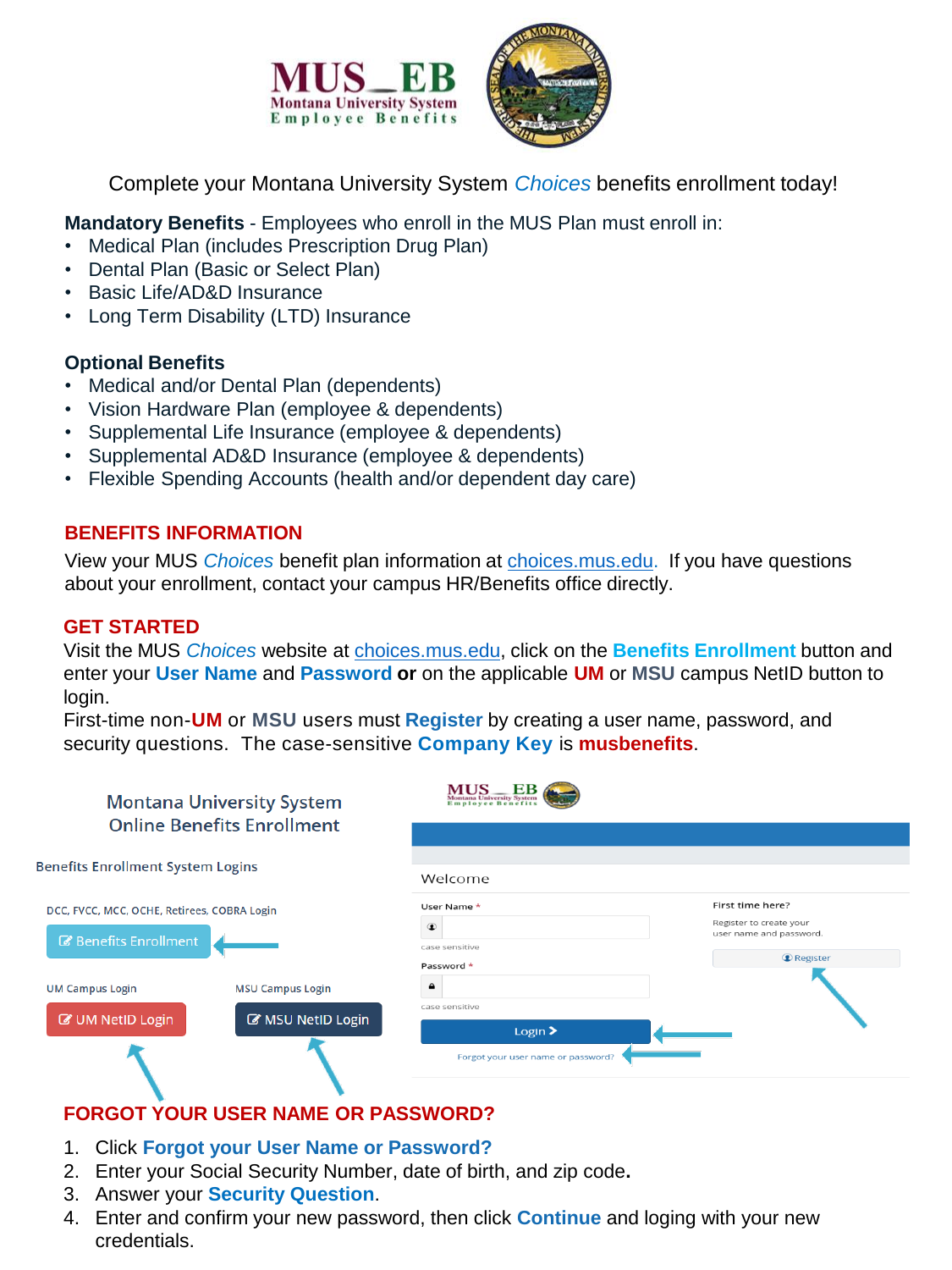#### **BEGIN ENROLLMENT**

Click **Start Here** and follow the instructions to make your benefit elections or waive coverage by the deadline indicated. If you miss the deadline, you will not be able to make any changes to your benefit elections until the next Annual Enrollment period.



#### **MAKE YOUR ELECTIONS**

Using **Next, Looks Good,** and **Back** to navigate, review your benefit options as you move through the enrollment process.

Click **Select** on the benefit option(s) you would like to choose and which dependent(s) you would like to cover.

Track your benefit elections and costs on each page.

| <b>Review Your Election</b>                                   |                                       |  |
|---------------------------------------------------------------|---------------------------------------|--|
| <b>Enrolled in Medical?</b><br>Yes                            | Edit                                  |  |
| Covered Members                                               | Edit                                  |  |
| <b>Members</b>                                                | Covered                               |  |
| <b>Lee Vincent David Curran</b><br>Effective Date: 02/13/2021 | Yes                                   |  |
| Plan Selected                                                 | Edit                                  |  |
| <b>Plan Selected</b>                                          | Blue Cross Blue Shield                |  |
| <b>Employee Cost</b>                                          | \$374.00<br>Bi-Weekly (24 deductions) |  |

 $\sqrt{2}$ 

### **REVIEW AND CONFIRM YOUR ELECTIONS**

Review and edit your personal information, benefit elections, dependent(s), and beneficiary(ies) and **Approve** your enrollment.

Your benefit elections are not complete until you click **Approve**. To finalize your enrollment, click **I Agree**.

| Your Cost                                                                                                                                                                                                                                                                                                                                                                                                                                                                                            |                                         |                                                                                                                                                                                                                                                                                                                                                                                                                                                        |
|------------------------------------------------------------------------------------------------------------------------------------------------------------------------------------------------------------------------------------------------------------------------------------------------------------------------------------------------------------------------------------------------------------------------------------------------------------------------------------------------------|-----------------------------------------|--------------------------------------------------------------------------------------------------------------------------------------------------------------------------------------------------------------------------------------------------------------------------------------------------------------------------------------------------------------------------------------------------------------------------------------------------------|
| <b>Total Premium</b><br>Total cost of all plan premiums                                                                                                                                                                                                                                                                                                                                                                                                                                              | \$374.00<br>Bi-Weekly (24 deductions)   | Confirmation                                                                                                                                                                                                                                                                                                                                                                                                                                           |
| <b>Credit Used</b><br>Credit Remaining: \$153.00                                                                                                                                                                                                                                                                                                                                                                                                                                                     | $-5374.00$<br>Bi-Weekly (24 deductions) |                                                                                                                                                                                                                                                                                                                                                                                                                                                        |
| <b>Total Cost</b>                                                                                                                                                                                                                                                                                                                                                                                                                                                                                    | \$0.00<br>Bi-Weekly (24 deductions)     | Thank you for completing your new hire enrollment!                                                                                                                                                                                                                                                                                                                                                                                                     |
| *Total employee cost represents the total approved cost of benefits included on the summary. Other benefits not displayed are not included.                                                                                                                                                                                                                                                                                                                                                          |                                         | After you click "I Agree" please do not forget to upload any necessary documentation required for verifying your<br>dependents, and if you made any life insurance election that require Evidence of Insurability, please do not<br>forget to click on the link to Standard Life Insurance in the following screens.                                                                                                                                   |
| The information submitted may be subject to further review and/or approval. The deduction amounts are based on rates and calculations stored in the<br>Benefitsolver system at the time of elections. To verify actual elections and/or deduction amounts, please contact your benefits administrator.                                                                                                                                                                                               |                                         | Please note: By selecting 'Agree' you have confirmed your benefit elections for the current plan year of<br>July 1st through June 30 <sup>th</sup> . This is an irrevocable election and you will not be able to make any benefit<br>changes until Annual Enrollment or you experience a Qualifying Life Event.                                                                                                                                        |
| Employer remains responsible for any and all loss or damages, and in no event shall Businessolver be liable for any amount, including, but not limited to,<br>insurance premiums, stop-loss deductibles, reinsurance fees, health plan or other claims, cancellation or reinstatement fees, or penalties, for a failure to pay a<br>carrier/vendor or for failure to provide appropriate billing information in a timely manner, unless such delay is caused by the negligent acts of Businessolver. |                                         | By selecting "I Disagree" your changes will not be submitted.                                                                                                                                                                                                                                                                                                                                                                                          |
| Every effort has been made to report information accurately, but the possibility of error exists. In case of any conflict between your benefits election<br>confirmation and an official plan document, the plan document will be the final authority. Please note, some insurance coverage elections only become effective<br>upon approval of your evidence of insurability (EOI) by the carrier.                                                                                                  |                                         | *Total employee cost represents the total approved cost of benefits included on the summary. Other benefits not displayed are not included<br>The information submitted may be subject to further review and/or approval. The deduction amounts are based on rates and calculations<br>stored in the Benefitsolver system at the time of elections. To verify actual elections and/or deduction amounts, please contact your benefit<br>administrator. |
| $\xi$ Back                                                                                                                                                                                                                                                                                                                                                                                                                                                                                           | $\blacktriangleright$ Approve           | Total Employee Cost: \$0.00<br><b>x</b>   Disagree                                                                                                                                                                                                                                                                                                                                                                                                     |